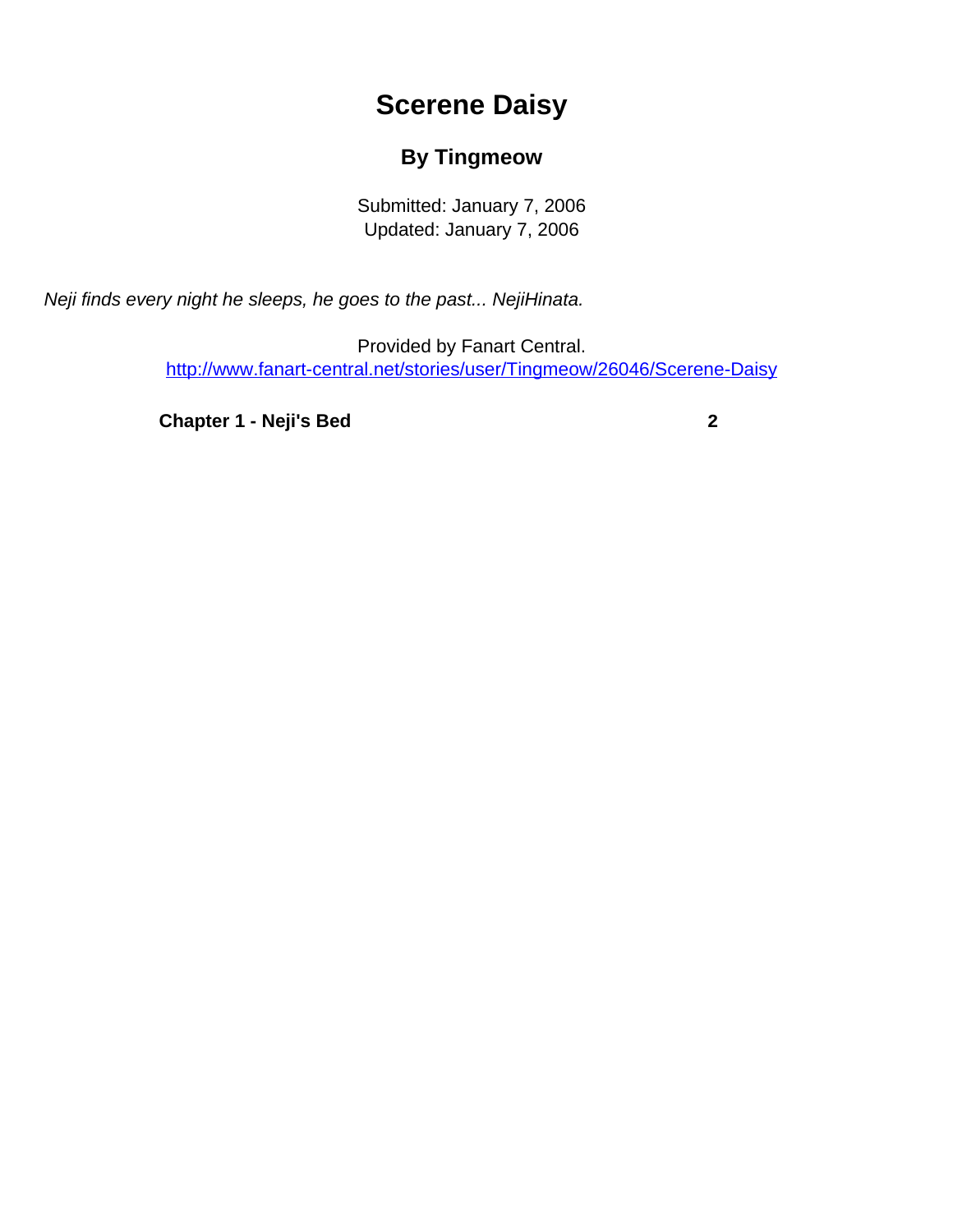## **1 - Neji's Bed**

<span id="page-1-0"></span>Hi everyone, this is my first English fanfiction. And I am afraid of grammar mistake, so if you find it, please correct me.

(Since English is not my native language) Please don't flame!

And now on with the chapter 1.

Neji had just taken a bath. He came out of the bathroom, walked toward his room.

His body was still wet and hair damped through his body.

Suddenly, he found that there's someone in his room.

Moreover, that one is on his bed.

He stares at the person which sleeping soundly on his bed and doubted he enter the wrong room.

But he can make sure this is his room.

And why Miss Hinata is sleeping on his bed?

Neji fell into his thoughts. Is she enters the wrong room, or she has some thing want to tell him?

Nevertheless, enter the wrong room would be impossible. His room is near the yard but Miss Hinata's room is near the dining room.

Neji walked toward his bed, decided to wake Hinata up, asked her if she has anything that have to wait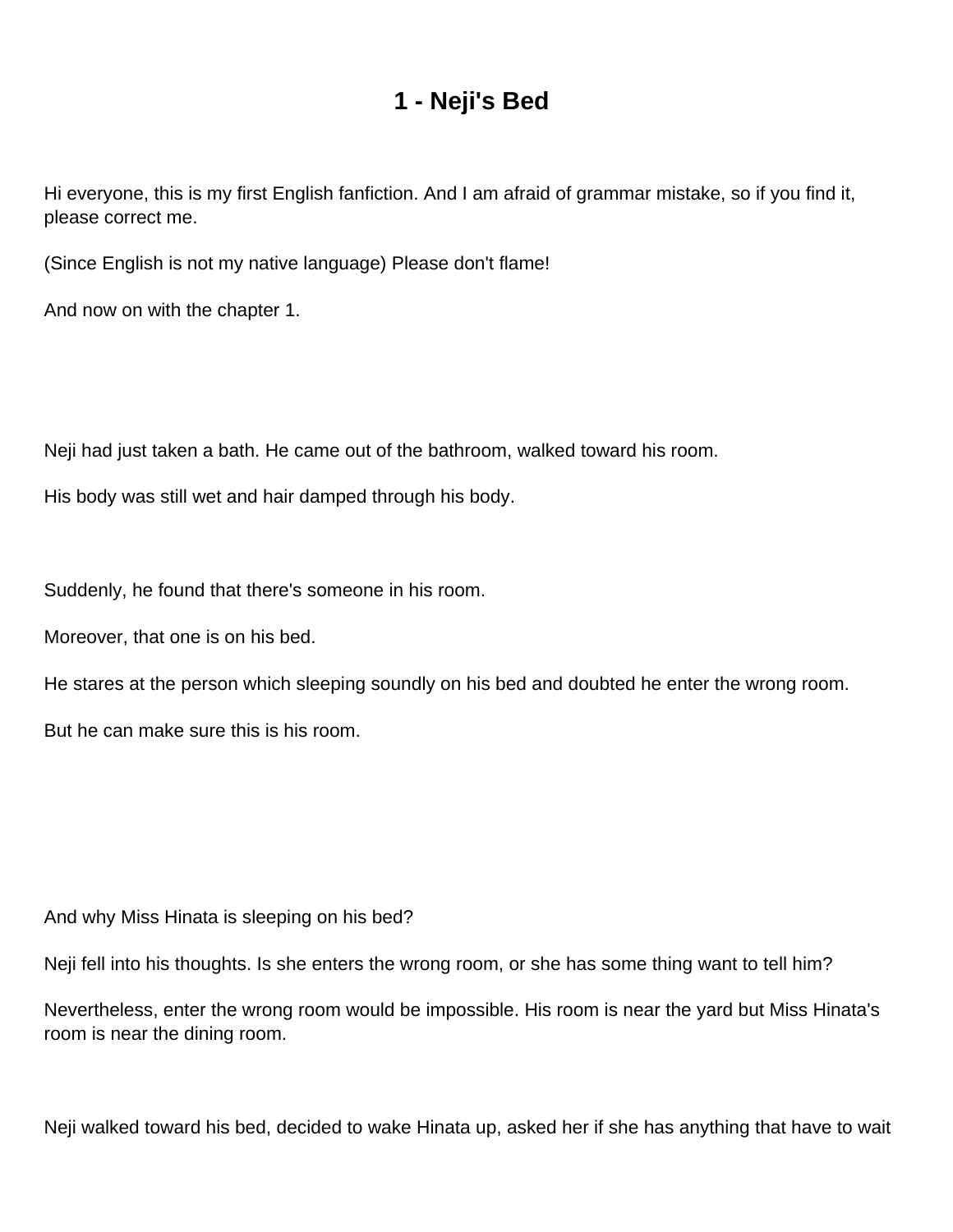until midnight to tell him.

"...Miss Hinata?" At any rate, he always added a title to call his cousin. That's because she was born from main house and Neji himself was born from branch house. But he doesn't hate this fate anymore. He believed he could control his own destiny no matter which position he has.

"Miss Hinata?"

Hinata is wearing a kimono and peacefully sleeping on his bed. It is made him rather at sea.

So innocent she is, right? Neji thought. Fortunately, he wouldn't be the one who want to kill her or something else. But what if she sleeps on some bad guy's bed? Neji was too feared to image it.

Neji tried and tried to wake Hinata up, but these actions were all in vain. Hinata keeps sleeping soundly on his bed.

Neji frowned. (That's what he always used to do) He touched Hinata's shoulder, prepare to shake her up.

"Miss Hinata."

"Um... "Finally, Hinata responded him, though her eyes were still closing.

"Miss Hinata." Neji keeps waking her up.

"Um... What's the matter?" Hinata in a sleepy face, open her eyes halfway.

Is morning comes so quickly? She thought she just hop to her bed a moment ago.

But never mind that, she wondered who will come to her room to look for her; since there isn't anyone come to her room for a long time.

Or is it possible that it is really late now? She never is a morning people, though. Neji sighed, that will prove that she didn't have anything to tell him.